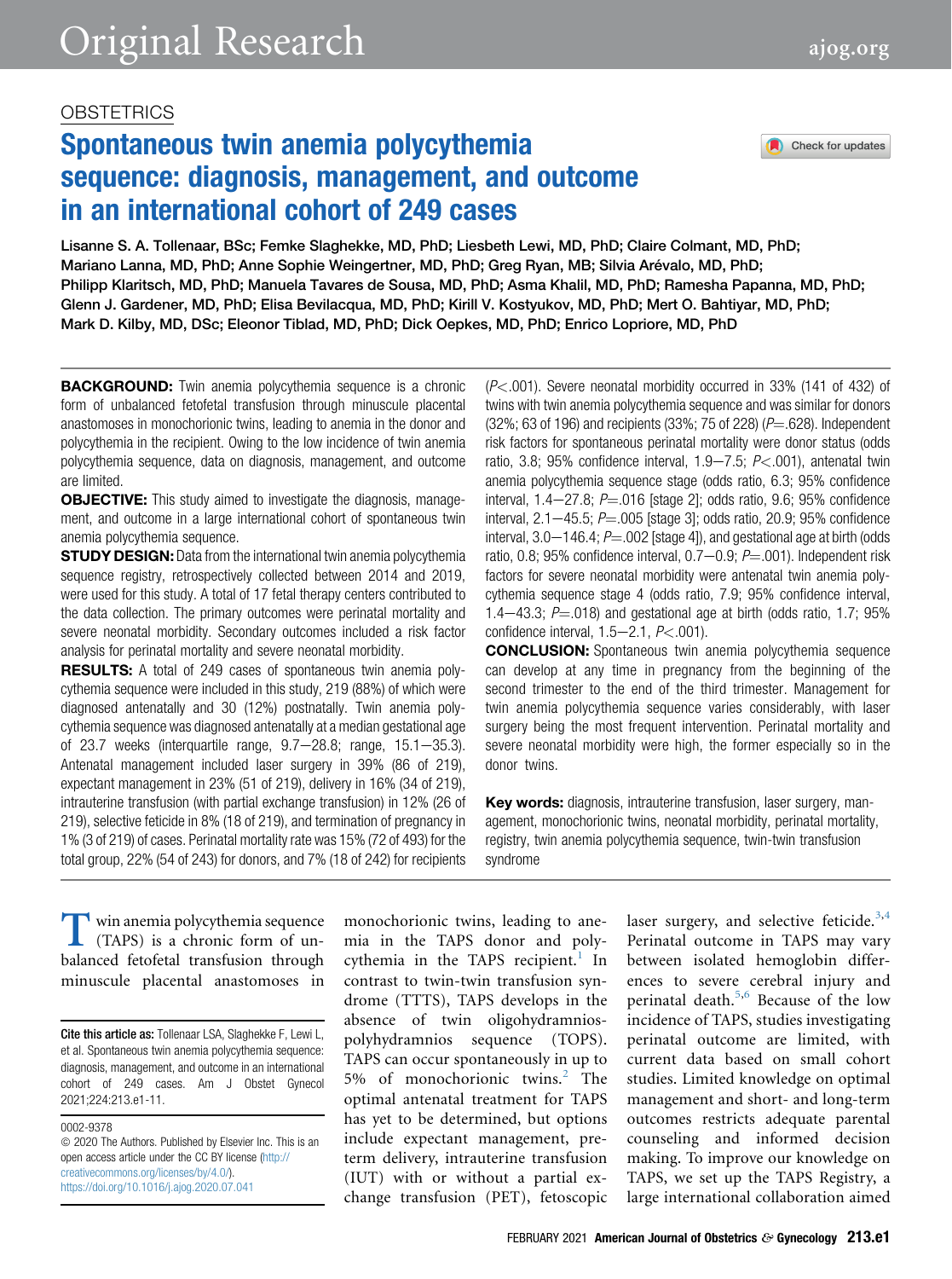# AJOG at a Glance

#### Why was this study conducted?

This study aimed to investigate the diagnosis, management, and outcome in spontaneous twin anemia polycythemia sequence (TAPS).

#### Key findings

Spontaneous TAPS can develop from 15 to 35 weeks' gestation. Perinatal mortality occurred in 15% of twins with TAPS and was significantly ( $P < .01$ ) higher in donors than in recipients (22% vs 7%, respectively). Severe neonatal morbidity occurred in 33% of the twins and was strongly predicted by high antenatal TAPS stage and low gestational age at birth.

#### What does this add to what is known?

This large international study reports that spontaneous TAPS can develop across a wide range of gestation and is associated with high rates of perinatal mortality and severe neonatal morbidity, the former especially so in the donor twins.

at collecting data on diagnosis, treatment, and outcome in TAPS twins.

In this study, the data from this TAPS Registry were used as follows: (1) to examine the characteristics of diagnosis, management, and outcome in twins with spontaneous TAPS, (2) to compare the perinatal outcomes between donors and recipients, and (3) to investigate potential risk factors for adverse perinatal outcomes. To date, TAPS is believed to be a mild form of fetofetal transfusion pathology, $\bar{y}$  which mainly develops after viable gestation. We hypothesize that spontaneous TAPS may develop earlier in pregnancy and may be associated with higher adverse outcome rates that are currently assumed.

#### Methods

The TAPS Registry was established in 2014 and used a web-based registry for anonymous data collection ([www.](http://www.tapsregistry.org) [tapsregistry.org\)](http://www.tapsregistry.org). Fetal therapy centers across the world were invited to participate. Participating centers were supplied with personal credentials to enter data of their TAPS cases into the online registry. Between 2014 and 2019, 17 fetal therapy centers contributed to the retrospective data collection [\(Supplemental Table 1\)](#page-8-0).

Monochorionic twin pregnancies diagnosed as having spontaneous TAPS were eligible for this study. Cases with postlaser TAPS (TAPS after incomplete laser for TTTS) were excluded from this study and are described in a separate

study.<sup>[8](#page-6-7)</sup> Antenatal diagnosis for TAPS was based on discordant middle cerebral artery peak systolic velocity (MCA-PSV) measurements, with an increased MCA-PSV in the TAPS donor, suggestive of fetal anemia, combined with a decreased MCA-PSV measurement in the TAPS recipient, suggestive of fetal poly-cythemia, and without signs of TOPS.<sup>[9](#page-6-8)</sup> TAPS was staged according to Sla-ghekke et al.<sup>[9](#page-6-8)</sup> In brief, TAPS stage 1 was defined as an MCA-PSV of >1.5 multiples of the median (MoM) in the donor and <1.0 MoM in the recipient. Stage 2 was based on an MCA-PSV of >1.7 for the donor, combined with an MCA-PSV of <0.8 in the recipient. Stage 3 was defined as cardiac compromise of the donor (critically abnormal flow in the umbilical artery, umbilical vein, or ductus venosus). In the case of stage 4, fetal hydrops was seen in the donor twin. In stage 5, fetal demise in one or both twins occurred. TAPS was diagnosed postnatally in cases with an intertwin hemoglobin difference of >8.0 g/dL with at least 1 of the following: a reticulocyte count ratio of  $>1.7$  or the presence of only minuscule vascular anastomoses (diameter of <1 mm) detected through color-dye injection of the placenta.<sup>[10](#page-6-9)[,11](#page-6-10)</sup>

The following data were retrieved from the medical records: gravidity, parity, location of the placenta, gestational age (GA) at diagnosis, TAPS stage at diagnosis,<sup>[9](#page-6-8)</sup> the presence of starry-sky liver in the recipient or the difference in

placental echogenicity, and mode of delivery. The following types of management were recorded: expectant management, delivery (defined as a delivery within 7 days after diagnosis), IUT (±PET), laser surgery, selective feticide, and termination of pregnancy (TOP). Because TAPS cases can be managed according to different strategies in the same pregnancy, management group assignment was based on the first treatment that was performed. In addition, information on placental color-dye injection was collected, including the type, number, and size of anastomoses. For perinatal outcome, the following parameters were obtained: donor or recipient status, birthweight, hemoglobin and reticulocyte values, treatment with blood transfusion or PET at day 1, presence of severe neonatal morbidities, and occurrence of perinatal mortality.

The primary outcomes were perinatal mortality and severe neonatal morbidity. Perinatal mortality was defined as fetal demise or neonatal death within 28 days after birth. Because fetal demise is intentional in the context of selective feticide or TOP, a distinction is made between spontaneous and intended fetal demise. Severe neonatal morbidity was a composite measurement and defined as the presence of at least 1 of the following, detected within 28 days after birth or before discharge to home: respiratory distress syndrome requiring mechanical ventilation and surfactant, patent ductus arteriosus requiring treatment, necrotizing enterocolitis at  $\geq$ stage 2,<sup>[12](#page-6-11)</sup> retinopathy of prematurity at  $\geq$ stage  $3<sup>13</sup>$  $3<sup>13</sup>$  $3<sup>13</sup>$  ischemic limb injury, or severe cerebral injury. Severe cerebral injury was diagnosed in case of 1 of the following abnormalities were detected on cerebral imaging: intraventricular hemorrhage at  $\geq$  stage 3,<sup>[14](#page-6-13)</sup> ventricular dilatation (including posthemorrhagic ventricular dilatation), $^{15}$  $^{15}$  $^{15}$  cystic periventricular leukomalacia at  $\geq$ grade 2,<sup>[16](#page-6-15)</sup> porencephalic or parenchymal cysts, arterial infarction, or other severe cerebral lesions associated with adverse outcome. The following parameters were determined: reticulocyte count ratio, the presence of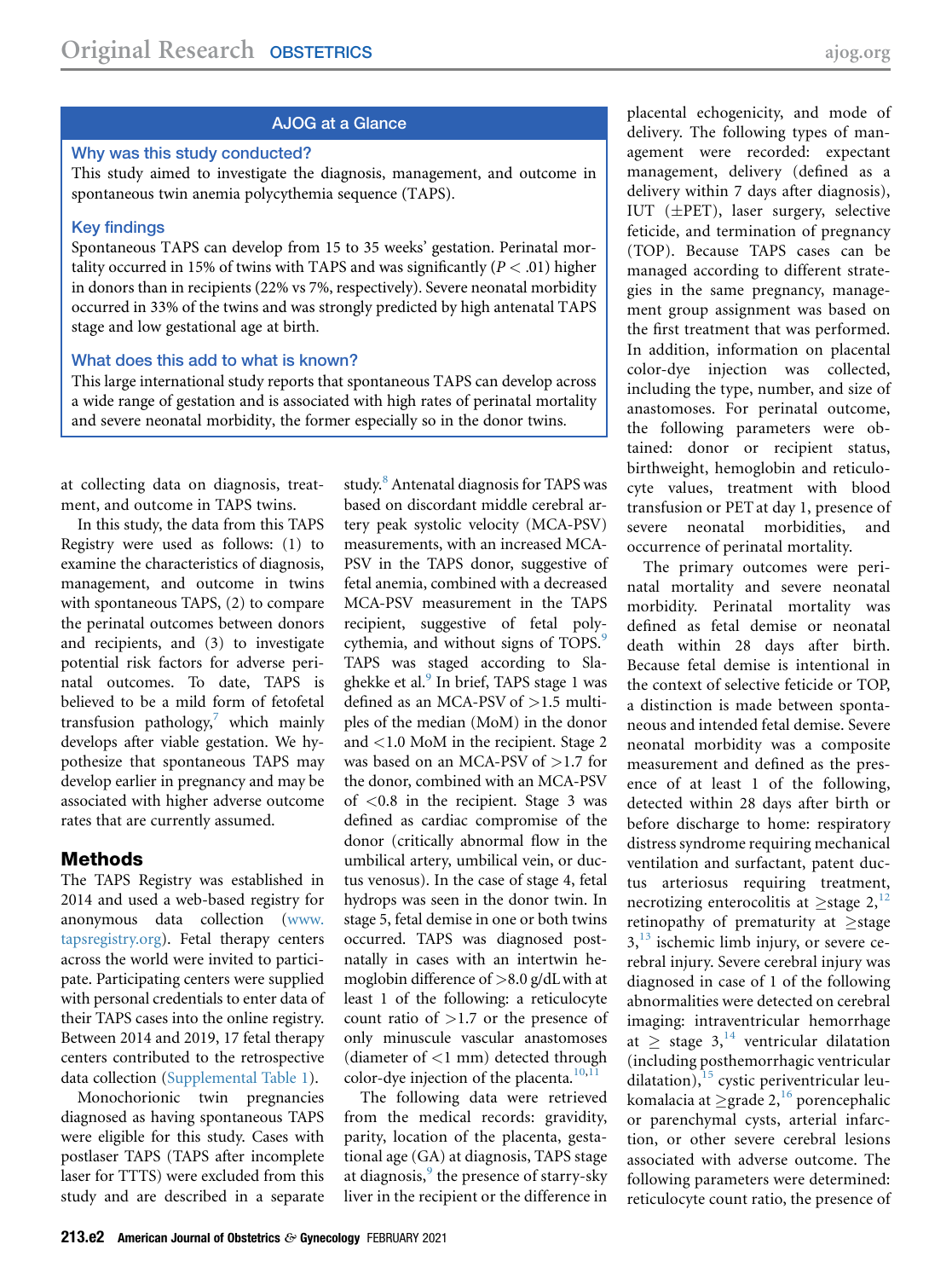severe or mild fetal growth restriction (FGR) (defined as a birthweight at less than the 3rd or 10th percentile, respectively<sup>[17](#page-7-0)</sup>) and postnatal TAPS stage.<sup>[18](#page-7-1)</sup> The reticulocyte count ratio was calculated by dividing the highest reticulocyte count  $\binom{0}{00}$  by the lowest reticulocyte count  $\binom{0}{00}$ . Reticulocyte counts were obtained from the umbilical cord blood or heel stick or venous puncture of each twin at day 1.

Secondary outcomes included diagnosis- and therapy-related characteristics, hematological and placental characteristics, and a risk factor analysis for spontaneous perinatal mortality and severe neonatal morbidity. For the risk factor analysis for spontaneous mortality, cases with intentional fetal demise due to selective feticide or TOP were excluded. The following parameters were investigated in the univariate risk analysis for spontaneous perinatal mortality: GA at TAPS diagnosis, antenatal TAPS stage, TAPS donor or recipient status, type of antenatal management, and GA at birth. For antenatal TAPS stage, the highest antenatal TAPS stage that was seen during pregnancy was selected. In the case of TAPS stage 5, the highest TAPS stage before stage 5 was used. For the risk factor analysis for severe neonatal morbidity, 2 more parameters were added: severe FGR and the presence of postnatal TAPS.

Statistical analyses were performed using SPSS version 25.0 (IBM, Armonk, New York). The sample size for this study was based on convenience. Data are reported as means±standard deviation or as medians or interquartile ranges (IQRs) or ranges (minimummaximum), as appropriate. In addition, P<.05 indicated statistical significance. Differences between donors and recipients were calculated using the paired t test for normally distributed continuous outcomes and the generalized estimated equation module for categorical outcomes. Potential risk factors were checked for correlation using Spearman's rank test (R). Correlation coefficient R of  $>(-)0.7$  was considered to indicate a strong relationship between the factors. Potential risk factors for perinatal mortality and severe neonatal

# <span id="page-2-0"></span>TABLE 1 Baseline characteristics of spontaneous TAPS twins

|                                                | Spontaneous TAPS ( $N=249$<br>pregnancies, 498 fetuses) |
|------------------------------------------------|---------------------------------------------------------|
| Gravidity                                      | $2(1-3)$                                                |
| Parity                                         | $1(0-1)$                                                |
| Antenatal diagnosis of TAPS                    | 219/249 (88)                                            |
| Location of placenta <sup>a</sup>              |                                                         |
| Anterior                                       | 127/236 (54)                                            |
| Posterior                                      | 104/236 (44)                                            |
| <b>Other</b>                                   | 5/236(2)                                                |
| Data are presented as n/N (%) or median (IQR). |                                                         |

IQR, interquartile range; TAPS, twin anemia polycythemia sequence.

<span id="page-2-1"></span>a In 13 cases, position of the placenta was unknown. Other types of placental positions included partly anterior and partly posterior (n=2), lateral left (n=2), and lateral right (n=1).

Tollenaar et al. Spontaneous TAPS: diagnosis management and outcome in 249 cases. Am J Obstet Gynecol 2021.

morbidity were studied in a univariable logistic regression model. A multivariable logistic regression model was applied to the variables that indicated significant association in the univariable analysis. Results are expressed as odds ratios (ORs) with 95% confidence intervals (CIs).

# Results

Of the 422 TAPS cases entered in the TAPS Registry, 249 (59%) were spontaneous TAPS and included in this study, whereas 173 (41%) were postlaser TAPS and excluded from the study. The number of spontaneous TAPS cases per fetal therapy center is presented in [Supplemental Table 1](#page-8-0). TAPS was diagnosed antenatally in 88% (219 of 249) of the group and postnatally in 12% (30 of 249) ([Table 1](#page-2-0)). The median GA at diagnosis was 23.7 weeks  $(IQR, 19.7-28.8)$  and ranged widely from 15.1 to 35.3 weeks ([Figure](#page-3-0)). In antenatally detected TAPS, 39% (86 of 219) were treated with laser surgery, 24% (52 of 219) were managed expectantly, 16% (34 of 219) had a delivery, 13% (26 of 219) received IUT ( $\pm$ PET), 8% (18 of 219) were treated with selective feticide, and 1% (3 of 219) underwent a TOP ([Table 2\)](#page-4-0).

Color-dye injection of the placenta was performed in 44% (109 of 249) of the cases ([Table 3\)](#page-5-0). In total, 24% (26

of 109) of placentas belonged to TAPS cases treated with laser surgery and 76% (83 of 109) belonged to TAPS cases that were not treated with laser surgery. In placentas not treated with laser, the median total number of anastomoses was  $3(1-6)$ , and  $84\%$ (70 of 83) of the placentas indicated arteriovenous (AV) or venoarterial (VA) anastomosis, or both. Arterioarterial (AA) and venovenous (VV) anastomoses were detected in 19% (16 of 83) and 7% (6 of 83) of the group, respectively. In 3 TAPS cases, the placenta demonstrated only 1 AA or VV anastomosis at the vascular equator. A total of 7 placentas did not indicate any anastomoses after placental injection. Although 3 cases had spontaneous resolution of TAPS during pregnancy, 1 case had normal hemoglobin values despite an antenatal diagnosis of TAPS, and the 3 remaining cases presented with severe postnatal TAPS ( $\geq$ stage 4). In total, 94% (74 of 76) of the placentas with anastomoses indicated only minuscule anastomoses. Residual anastomoses were detected in 11% (3 of 26) of placentas treated with laser. In all 3 cases, residual anastomoses were small and the twins had evidence of antenatal and postnatal TAPS.

Perinatal outcomes for the total group of TAPS twins and for donors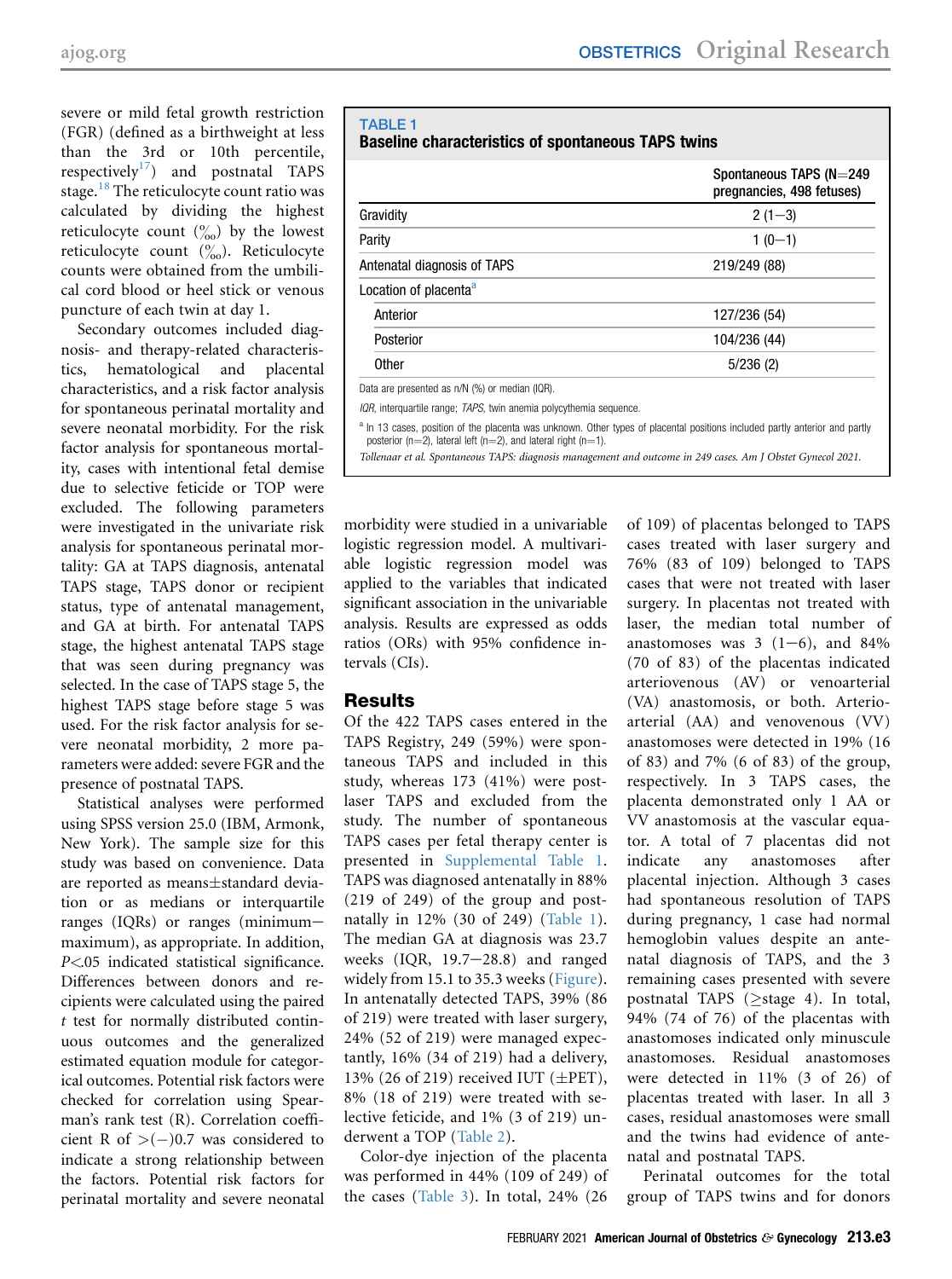<span id="page-3-0"></span>

Gestational age at diagnosis in twins with spontaneous TAPS



Gestational age at diagnosis

and recipients separately are presented in [Table 4](#page-6-16). The median GA at birth for TAPS twins was 32.3 weeks (IQR,  $30.1 - 34.9$ ; range,  $18.7 - 39.6$ ). The donors were more often severely growth restricted than the recipients (49% [98 of 200] vs 11% [26 of 228]; P<.001). Fetal demise occurred in 11% (54 of 494) of the group, either spontaneously in 5% (24 of 494) or intended in 6% (30 of 494). The donors had a higher risk for fetal demise than the recipients, both for spontaneous fetal demise (8% [19 of 242] vs 2% [5 of 241];  $P = 002$  and intended fetal demise (10% [24 of 242] vs 3% [6 of 242];  $P<.001$ ). Overall perinatal mortality occurred in 15% (72 of 493) of TAPS twins, in 22% (54 of 243) of the donors and 7% (18 of 242) of the recipients  $(P<.001)$ . Spontaneous perinatal mortality was observed in 9% (42 of 493) of the group, in 12% (30 of 243) of the donors and in 5% (12 of 242) of the recipients  $(P<.001)$ .

The rate of neonatal mortality was 4% (18 of 439) and was comparable between the donors and recipients (6% [11 of 200] vs 3% [7 of 231], respectively;  $P = 159$ . Severe neonatal morbidity was diagnosed in 33% (141 of 432) of TAPS twins and was similar for donors (32%; 63 of 196) and recipients (33%; 75 of 228) ( $P = 628$ ). In twins who were diagnosed as having TAPS at birth (43%; 108 of 249), intertwin hemoglobin difference was 14.3 mmol/L (IQR, 11.7-17.8) and the reticulocyte count ratio was 3.9  $(IOR, 2.5-5.3)$ . The donors needed a blood transfusion at birth in 76% (81 of 108) and the recipients a PET in 51% (51 of 108). In twins diagnosed as having TAPS at birth, 17% (18 of 108) had postnatal TAPS stage 1, 28% (30 of 108) stage 2, 24% (26 of 108) stage 3, 19% (21 of 108) stage 4, and 12% (13 of 108) stage 5.

Details on univariable and multivariable risk factor analysis for perinatal

mortality and severe neonatal morbidity are presented in [Supplemental Tables 2](#page-9-0) and [3](#page-10-0). Multivariable analysis indicated that donor status (OR, 3.8; 95% CI, 1.9-7.5; P<.001), antenatal TAPS stage (OR, 6.3; 95% CI,  $1.4-27.8$  [stage 2:];  $P=016$ ; OR, 9.6; 95% CI, 2.1-45.5;  $P = 005$ [stage 3]; OR, 20.9; 95% CI, 3.0-146.4;  $P=002$  [stage 4]), and GA at birth (OR, 0.8; 95% CI, 0.7-0.9;  $P = 0.01$ ) were independent risk factors for spontaneous perinatal mortality. For severe neonatal morbidity, multivariable analysis indicated that TAPS stage 4  $(OR, 7.9; 95\% \text{ CI}, 1.4-43.3; P=0.018)$ and GA at birth (OR, 1.7; 95% CI, 1.5 $-2.1$ ;  $P<.001$ ) were independently associated with severe neonatal morbidity.

## Comment Principal findings

This was a large international study investigating management and outcome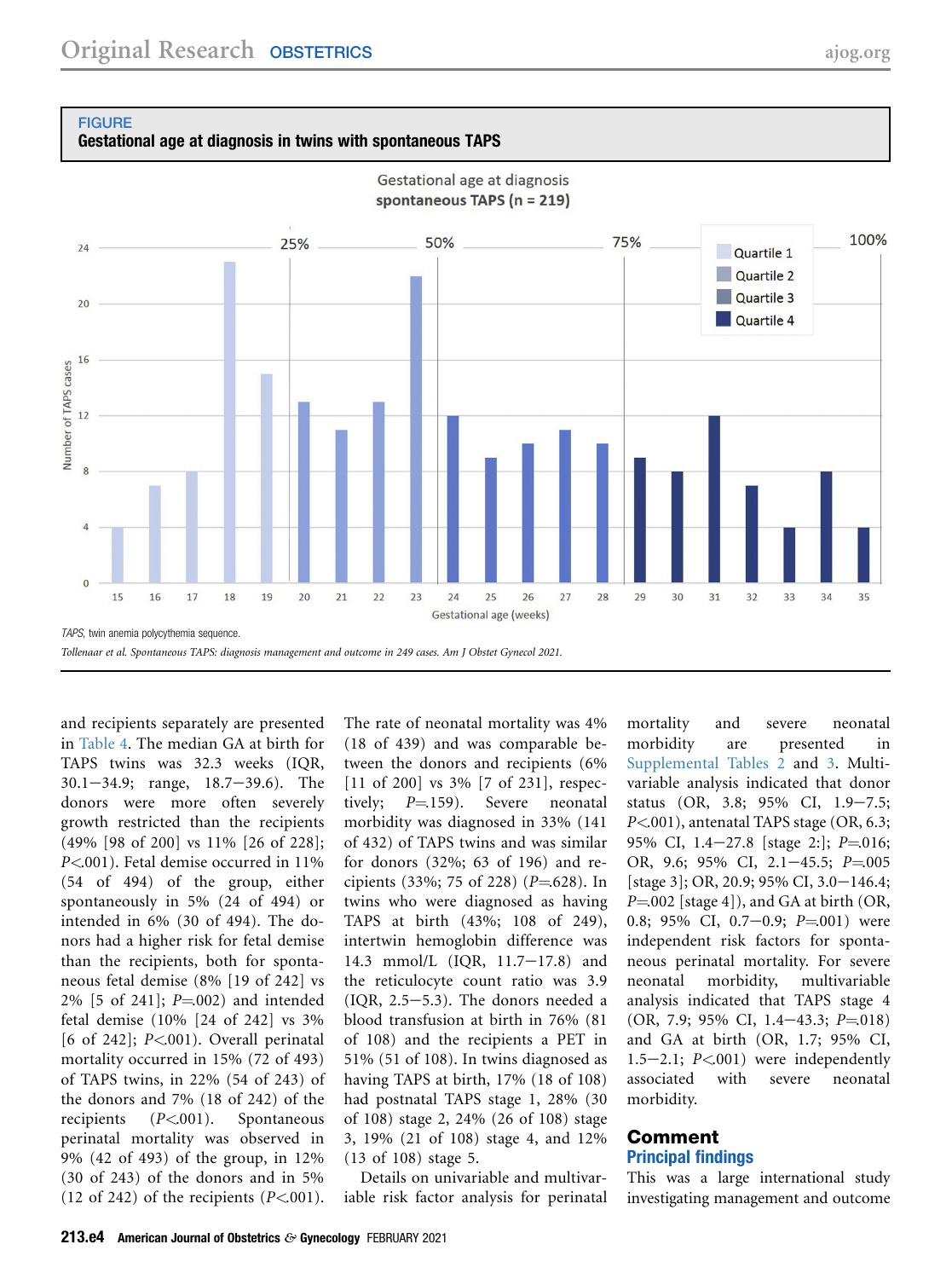in spontaneous TAPS. We found that TAPS can develop across a wide range of gestations. Management varied considerably, with fetoscopic laser surgery being the most frequent intervention. In this cohort, perinatal outcome was poor, particularly because of a high perinatal mortality rate in donor twins. These findings stress the need for increased awareness by clinicians concerning the severity of TAPS. Adaptation of guidelines to ensure early diagnosis and prospective, well-controlled studies to determine the most optimal diagnostic criteria and management strategy are needed.

## **Results**

Studies investigating perinatal outcome in TAPS are scarce, and the majority combine outcome of spontaneous and post-laser TAPS twins. In a recent longterm outcome study, fetal demise occurred in 3% and neonatal mortality in 2% of spontaneous TAPS twins, which is roughly comparable to the 5% and 4% in this study, respectively.<sup>[19](#page-7-2)</sup> This study also reported that spontaneous TAPS donors have a 4-fold higher odds of neurodevelopmental impairment than recipients. This study found that TAPS donors not only have a more detrimental outcome in the long-term but are also at increased risk for mortality antenatally. In addition, almost half of the donors in our cohort were severely growth restricted, in contrast to 12% of recipients, which might contribute to an impaired outcome. In this cohort, GA at birth was a strong predictor for both perinatal mortality and severe neonatal morbidity, indicating that prolonging pregnancy is crucial to improve outcome in TAPS twins. It is unclear what the best management option in TAPS twins is. In this study, the type of antenatal management was not a risk factor for perinatal mortality or severe neonatal morbidity. An in-depth evaluation of outcomes after different management strategies in 370 cases with spontaneous and post-laser TAPS is described in a separate study. $20$ 

In line with previous smaller studies, in this study we found that the vast majority (94%) of TAPS placentas

#### <span id="page-4-0"></span>TABLE 2 Diagnosis- and management-related characteristics

|                                                        | Spontaneous TAPS (N=249<br>pregnancies, 498 fetuses) |
|--------------------------------------------------------|------------------------------------------------------|
| GA at diagnosis (wk)                                   | 23.7 (19.7-28.8; 15.1-35.3)                          |
| TAPS stage at diagnosis                                |                                                      |
| 1                                                      | 80/219 (37)                                          |
| $\overline{2}$                                         | 91/219 (42)                                          |
| 3                                                      | 38/219 (17)                                          |
| 4                                                      | 10/219(5)                                            |
| 5                                                      | 0/219(0)                                             |
| Highest TAPS stage during pregnancy                    |                                                      |
| 1                                                      | 64/219 (29)                                          |
| $\overline{2}$                                         | 88/219 (40)                                          |
| 3                                                      | 52/219 (24)                                          |
| 4                                                      | 12/219 (6)                                           |
| 5                                                      | 3/219(1)                                             |
| Presence of additional ultrasound markers <sup>a</sup> |                                                      |
| Starry-sky liver (recipient)                           | 93/200 (47)                                          |
| Difference in placental echogenicity                   | 96/220 (44)                                          |
| Antenatal management                                   |                                                      |
| Expectant management                                   | 51/219 (23)                                          |
| <b>Delivery</b> <sup>b</sup>                           | 34/219 (16)                                          |
| IUT $(\pm$ PET)                                        | 26/219 (12)                                          |
| Laser surgery                                          | 86/219 (39)                                          |
| Selective feticide                                     | 18/219 (9)                                           |
| Termination of pregnancy                               | 3/219(1)                                             |
| Female <sup>c</sup>                                    | 251/468 (53)                                         |
| Cesareand                                              | 330/488 (68)                                         |
| Data are presented as median (IQR) or n/N (%).         |                                                      |

GA, gestational age; IQR, interquartile range; IUT, intrauterine transfusion; PET, partial exchange transfusion; TAPS, twin anemia polycythemia.

<span id="page-4-2"></span><span id="page-4-1"></span>The presence of a starry-sky liver and difference in placental echogenicity was assessed in 200 and 220 cases, respectively; <sup>b</sup> One case that had a delivery at 27 weeks' gestation based on TAPS stage 3 was a monoamniotic twin; <sup>c</sup> In 30 fetuses, gender is unknown. One case was a male-female pair; <sup>d</sup> In 10 fetuses, mode of delivery is unknown.

<span id="page-4-3"></span>Tollenaar et al. Spontaneous TAPS: diagnosis management and outcome in 249 cases. Am J Obstet Gynecol 2021.

indicated only minuscule anastomoses.<sup>[1](#page-6-0)</sup> Our data also revealed that AA anastomoses do not prevent the development of TAPS, because they were observed in 19% of TAPS placentas, which is higher than the 11% reported before. $^{21}$  $^{21}$  $^{21}$  Moreover, in this study we found that VV anastomoses can also be present in TAPS placentas.<sup>[22](#page-7-5)</sup> Of interest, there were 3 TAPS placentas that indicated only 1 minuscule AA or VV anastomosis. It is

postulated that these bidirectional anastomoses act like an AV anastomosis (allowing unidirectional flow) under certain circumstances. Of note, 7 TAPS cases had no placental anastomoses. In 3 cases, TAPS resolved during pregnancy, likely as a result of spontaneous throm-bosis in an AV anastomosis.<sup>[23](#page-7-6)</sup> Three other placentas belonged to severe postnatal TAPS cases. Possibly, deephidden anastomoses were responsible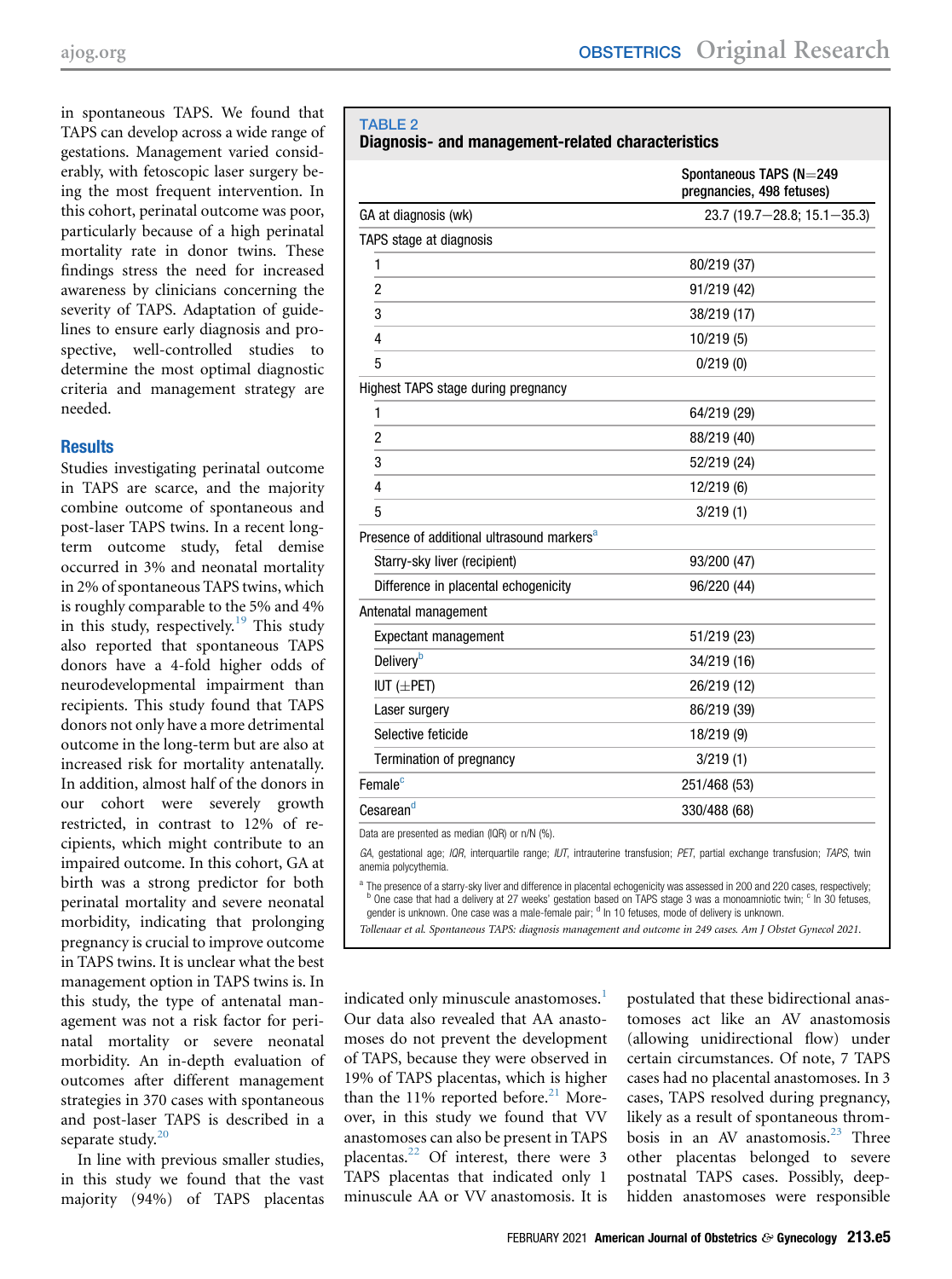#### <span id="page-5-0"></span>TABLE 3

# Characteristics of spontaneous TAPS placentas (not treated with laser)

|                                                   | Injected TAPS placentas $(N=83)$ |
|---------------------------------------------------|----------------------------------|
| Total number of anastomoses                       | $3(1-6)$                         |
| Number of AV anastomoses                          | $2(1-3)$                         |
| Number of VA anastomoses                          | $1(0-2)$                         |
| Number of AA anastomoses                          | $0(0-0)$                         |
| Number of VV anastomoses                          | $0(0-0)$                         |
| Presence of anastomoses                           |                                  |
| Presence of AV/VA anastomoses                     | 70/83 (84)                       |
| Presence of AA anastomoses                        | 16/83 (19)                       |
| Presence of W anastomoses                         | 6/83(7)                          |
| Type of anastomoses per placenta                  |                                  |
| No anastomoses                                    | 7/83(8)                          |
| AV (1 direction)                                  | 21/83 (25)                       |
| AVs (both directions)                             | 34/83 (41)                       |
| AV/VA and AA                                      | 13/83 (16)                       |
| AV/VA and VV                                      | 4/83(5)                          |
| Only AA                                           | 2/83(2)                          |
| Only VV                                           | 1/83(1)                          |
| AV/VA, AA, and W                                  | 1/83(1)                          |
| All anastomoses diameter at $<$ 1 mm <sup>a</sup> | 74/76 (97)                       |

syndrome; VA, venoarterial; VV, venovenous.

<span id="page-5-1"></span>a Reported only in cases with anastomoses; the 10 cases without anastomoses were excluded.

Tollenaar et al. Spontaneous TAPS: diagnosis management and outcome in 249 cases. Am J Obstet Gynecol 2021.

for the unbalanced blood flow.<sup>[24](#page-7-7)</sup> Alternatively, minuscule anastomoses may not have been seen because of suboptimal color-dye injection, which is known to be technically challenging in TAPS placentas.<sup>[25](#page-7-8)</sup>

## Clinical implications

Until now, information regarding the time of onset of TAPS was limited and based mostly on small cohort studies. To develop adequate TAPS screening guidelines, using routine MCA-PSV Doppler measurements, knowledge concerning the time of onset of TAPS is essential. Our findings indicate that TAPS can develop from 15 weeks to 35 weeks' gestation. Because 3 of the 4 cases detected at 15 weeks were at stage 2 or higher, it is likely that TAPS manifested even earlier. Currently,

there is no consensus on when to start with MCA-PSV surveillances to check for the presence of TAPS. The International Society of Ultrasound in Obstetrics and Gynecology twin guideline recommends biweekly MCA-PSV screening starting from 20 weeks' gestation, especially in cases treated with laser surgery for  $TTTS<sup>26</sup>$  $TTTS<sup>26</sup>$  $TTTS<sup>26</sup>$ . The Society for Maternal-Fetal Medicine does not recommend MCA-PSV screening at all, because of the lack of evidence that routine screening improves perinatal outcome in TAPS.<sup>[27](#page-7-10)</sup> This study indicated that an advanced antenatal TAPS stage was a significant risk factor for perinatal mortality and severe neonatal morbidity. Therefore, we can speculate that a timely detection allowing antenatal intervention could improve the

outcome. Based on the mounting evidence of serious effects of TAPS, $^{19}$  $^{19}$  $^{19}$  we suggest that to improve early detection and possibly outcome, routine MCA-PSV examination should be included in the standard biweekly work-up starting in the early second trimester.

### Strengths and limitations

Caution is needed when interpreting the findings of our study owing to the limitations associated with retrospective study designs. Notably, this study depended on local registrations of tertiary fetal therapy centers. Therefore, our outcome could be biased toward severe cases of TAPS, because they are more likely to be referred by peripheral clinics. Furthermore, this study concerned a heterogenous population, and cases differed in GA at diagnosis, severity of TAPS, and type of treatment, which might have influenced the outcome. Finally, maternal demographics and comorbidities were not elaborately studied, and therefore, the overall risk for complications outside of TAPS could not be taken in to account. Nonetheless, this large international study presents new important information that has potential implications for the future care of monochorionic twins.

## **Conclusions**

Spontaneous TAPS can occur across a wide GA range, is managed heterogeneously, and is associated with high rates of adverse perinatal outcome, particularly in donor twins. Because perinatal outcome is greatly dependent on TAPS stage, timely detection allowing consideration of antenatal treatment is of utmost importance. To adequately investigate the best treatment for TAPS, an international randomized controlled trial is needed.<sup>[28](#page-7-11)</sup> needed.<sup>28</sup>

### Acknowledgments

We thank the following contributors: Johanna M. Middeldorp, MD, PhD; Monique C. Haak, MD, PhD; Frans J.C.M. Klumper, MD; Joost Akkermans, MD, PhD; Isabel Couck, MD, PhD; Yves Ville, MD, PhD; Daniela Casati, MD, PhD; Romain Favre, MD, PhD; Sebastian R. Hobson, MD, PhD; Carlota Rodo, MD, PhD; Patrick Greimel, MD, PhD; Kurt Hecher, MD, PhD;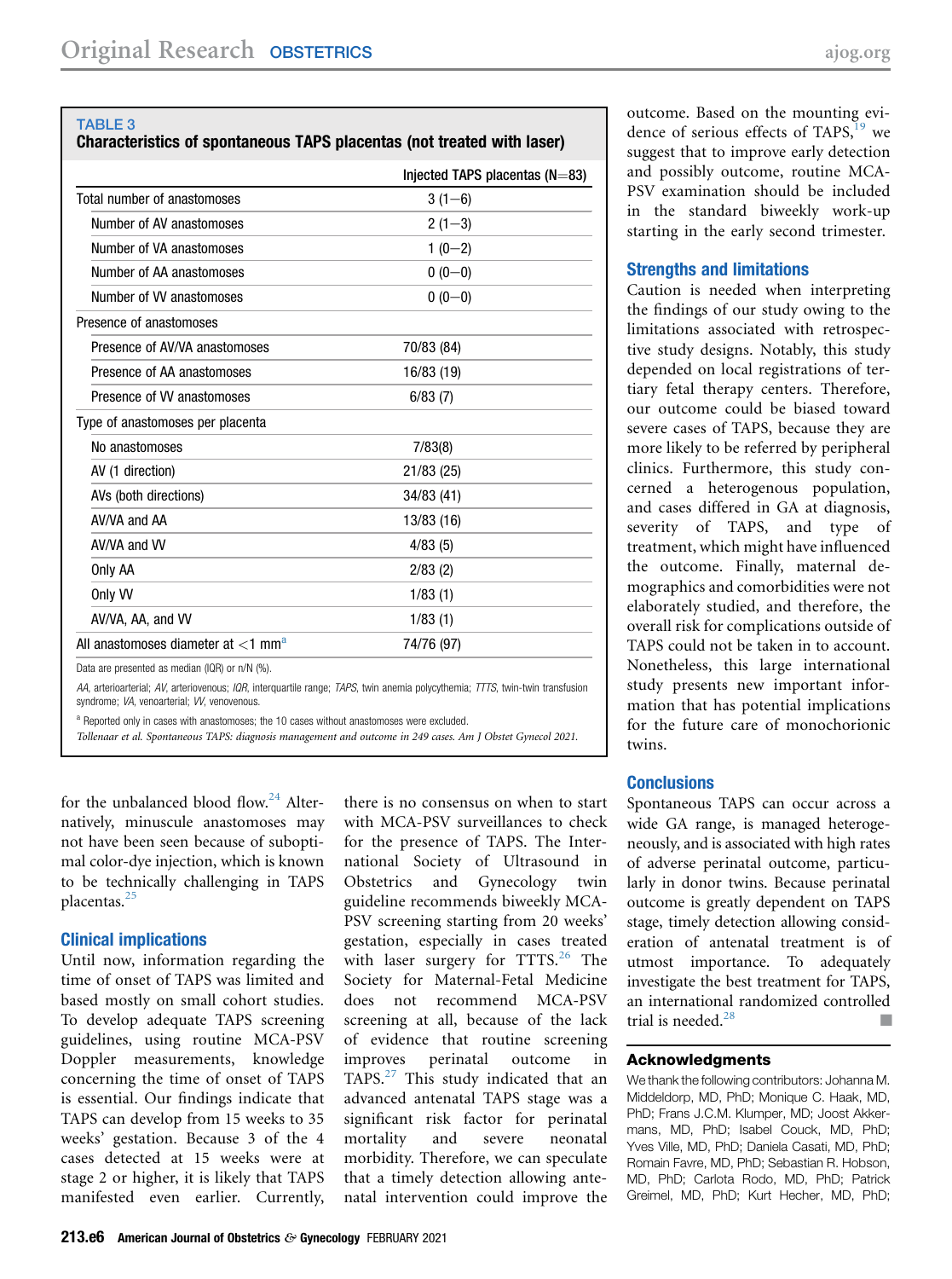## <span id="page-6-16"></span>TABLE 4

### Perinatal outcome for spontaneous twin anemia polycythemia sequence

|                                                         | <b>Spontaneous TAPS</b><br>(n=249 pregnancies, 498 fetuses) | TAPS donors <sup>a</sup><br>$(n=244$ fetuses) | TAPS recipients <sup>a</sup><br>$(n=244$ fetuses) | $P$ value             |
|---------------------------------------------------------|-------------------------------------------------------------|-----------------------------------------------|---------------------------------------------------|-----------------------|
| GA at birth (wk)                                        | $32.3(30.1 - 34.9; 18.7 - 39.6)$                            |                                               |                                                   |                       |
| Fetal demise <sup>b</sup>                               | 54/494 (11)                                                 | 43/243 (18)                                   | 11/243(5)                                         | $< 001^{\dagger}$     |
| Spontaneous                                             | 24/494 (5)                                                  | 19/243 (8)                                    | 5/243(2)                                          | .002 <sup>f</sup>     |
| Intended                                                | 30/494(6)                                                   | 24/243 (10)                                   | 6/243(3)                                          | $< 0.01$ <sup>t</sup> |
| Neonatal mortality <sup>c</sup>                         | 18/439 (4)                                                  | 11/200(6)                                     | 7/231(3)                                          | .161                  |
| Perinatal mortality (overall) <sup>c</sup>              | 72/493 (15)                                                 | 54/243 (22)                                   | 18/242 (7)                                        | $< .001$ <sup>f</sup> |
| Perinatal mortality (spontaneous) <sup>c</sup>          | 42/493 (9)                                                  | 30/243 (12)                                   | 12/242 (5)                                        | $< 0.01^{\dagger}$    |
| Severe neonatal morbidity <sup>d</sup>                  | 141/432 (33)                                                | 63/196 (32)                                   | 74/228 (33)                                       | .652                  |
| Respiratory distress syndrome                           | 118/432 (27)                                                | 51/196 (26)                                   | 64/228 (28)                                       | .413                  |
| Patent ductus arteriosus                                | 34/432 (8)                                                  | 15/196 (8)                                    | 19/228 (8)                                        | .671                  |
| Necrotizing enterocolitis                               | 15/432 (4)                                                  | 7/196(4)                                      | 8/228(4)                                          | .905                  |
| Retinopathy of prematurity                              | 7/432(2)                                                    | 3/196(2)                                      | 4/228(2)                                          | .778                  |
| Severe cerebral injury                                  | 15/432(4)                                                   | 4/196(2)                                      | 11/228(5)                                         | .109                  |
| Ischemic limb injury                                    | 0/432(0)                                                    | 0/196(0)                                      | 0/196(0)                                          | 1.000                 |
| Birthweight $(g)^d$                                     | 1645±609                                                    | 1483±566                                      | 1765±620                                          | $< 0.01^{\dagger}$    |
| Severe growth restriction (bw at ${<}p3$ ) <sup>e</sup> | 126/434 (29)                                                | 98/200 (49)                                   | 26/228 (11)                                       | $< 001^{\dagger}$     |
| Mild growth restriction (bw at $\langle p10 \rangle^e$  | 211/434 (49)                                                | 135/200 (68)                                  | 71/228 (31)                                       | $< 001$ <sup>f</sup>  |

Data are presented as mean $\pm$ SD medians (IQR) or n/N (%).

bw, birthweight; GA, gestational age; TAPS, twin anemia polycythemia sequence; SD, standard deviation.

<span id="page-6-19"></span><span id="page-6-17"></span><sup>[a](#page-6-17)</sup> In 5 of 249 cases, the donor-recipient status was unknown; <sup>b</sup> A total of 4 missing values; <sup>c</sup> A total of 5 missing values (same as <sup>a</sup> plus 1 missing value from a liveborn recipient with unknown neonatal mortality information); <sup>d</sup> A total of 12 missing values (same as <sup>[b](#page-6-17)</sup>, plus 4 cases with unknown neonatal morbidity information and 3 cases who died shortly after birth); <sup>e</sup> A total of 9 missing values (as in <sup>[a](#page-6-17)</sup> plus 5 cases with unknown birthweights); <sup>f</sup> Statistical significance.

<span id="page-6-18"></span>Tollenaar et al. Spontaneous TAPS: diagnosis management and outcome in 249 cases. Am J Obstet Gynecol 2021.

Basky Thilaganathan, MD, PhD; Eric P. Bergh, MD, PhD; Andrew Carlin, MD, PhD; Kristina A. Gladkova, MD, PhD; Joshua A. Copel, MD, PhD.

#### <span id="page-6-0"></span>References

1. [Lopriore E, Middeldorp JM, Oepkes D,](http://refhub.elsevier.com/S0002-9378(20)30773-0/sref1) [Kanhai HH, Walther FJ, Vandenbussche FP. Twin](http://refhub.elsevier.com/S0002-9378(20)30773-0/sref1) [anemia-polycythemia sequence in two mono](http://refhub.elsevier.com/S0002-9378(20)30773-0/sref1)[chorionic twin pairs without oligo-polyhydramnios](http://refhub.elsevier.com/S0002-9378(20)30773-0/sref1) [sequence. Placenta 2007;28:47](http://refhub.elsevier.com/S0002-9378(20)30773-0/sref1)–51.

<span id="page-6-1"></span>2. [Lewi L, Jani J, Blickstein I, et al. The outcome](http://refhub.elsevier.com/S0002-9378(20)30773-0/sref2) [of monochorionic diamniotic twin gestations in](http://refhub.elsevier.com/S0002-9378(20)30773-0/sref2) [the era of invasive fetal therapy: a prospective](http://refhub.elsevier.com/S0002-9378(20)30773-0/sref2) [cohort study. Am J Obstet Gynecol 2008;199:](http://refhub.elsevier.com/S0002-9378(20)30773-0/sref2) [514.e1](http://refhub.elsevier.com/S0002-9378(20)30773-0/sref2)–8.

<span id="page-6-2"></span>3. [Tollenaar LS, Slaghekke F, Middeldorp JM,](http://refhub.elsevier.com/S0002-9378(20)30773-0/sref3) [et al. Twin anemia polycythemia sequence:](http://refhub.elsevier.com/S0002-9378(20)30773-0/sref3) [current views on pathogenesis, diagnostic](http://refhub.elsevier.com/S0002-9378(20)30773-0/sref3) [criteria, perinatal management, and outcome.](http://refhub.elsevier.com/S0002-9378(20)30773-0/sref3) [Twin Res Hum Genet 2016;19:222](http://refhub.elsevier.com/S0002-9378(20)30773-0/sref3)–33.

<span id="page-6-3"></span>4. [Hill KM, Masoudian P, Fung-Kee-Fung K, El](http://refhub.elsevier.com/S0002-9378(20)30773-0/sref4) [Demellawy D. Intrauterine interventions for the](http://refhub.elsevier.com/S0002-9378(20)30773-0/sref4) [treatment of twin anemia-polycythemia](http://refhub.elsevier.com/S0002-9378(20)30773-0/sref4) [sequence: a systematic review. J Obstet](http://refhub.elsevier.com/S0002-9378(20)30773-0/sref4) [Gynaecol Can 2019;41:981](http://refhub.elsevier.com/S0002-9378(20)30773-0/sref4)–91.

<span id="page-6-4"></span>5. [Lopriore E, Slaghekke F, Oepkes D,](http://refhub.elsevier.com/S0002-9378(20)30773-0/sref5) [Middeldorp JM, Vandenbussche FP,](http://refhub.elsevier.com/S0002-9378(20)30773-0/sref5) [Walther FJ. Clinical outcome in neonates with](http://refhub.elsevier.com/S0002-9378(20)30773-0/sref5) [twin anemia-polycythemia sequence. Am J](http://refhub.elsevier.com/S0002-9378(20)30773-0/sref5) [Obstet Gynecol 2010;203:54.e1](http://refhub.elsevier.com/S0002-9378(20)30773-0/sref5)–5.

<span id="page-6-6"></span><span id="page-6-5"></span>6. [Lopriore E, Slaghekke F, Kersbergen KJ,](http://refhub.elsevier.com/S0002-9378(20)30773-0/sref6) [et al. Severe cerebral injury in a recipient](http://refhub.elsevier.com/S0002-9378(20)30773-0/sref6) [with twin anemia-polycythemia sequence.](http://refhub.elsevier.com/S0002-9378(20)30773-0/sref6) [Ultrasound Obstet Gynecol 2013;41:702](http://refhub.elsevier.com/S0002-9378(20)30773-0/sref6)–6. 7. [Ashwal E, Yinon Y, Fishel-Bartal M, et al. Twin](http://refhub.elsevier.com/S0002-9378(20)30773-0/sref7) [anemia-polycythemia sequence: perinatal](http://refhub.elsevier.com/S0002-9378(20)30773-0/sref7) [management and outcome. Fetal Diagn Ther](http://refhub.elsevier.com/S0002-9378(20)30773-0/sref7) [2016;40:28](http://refhub.elsevier.com/S0002-9378(20)30773-0/sref7)–34.

<span id="page-6-7"></span>8. [Tollenaar LSA, Lopriore E, Faiola S, et al.](http://refhub.elsevier.com/S0002-9378(20)30773-0/sref8) [Post-laser twin anemia polycythemia sequence:](http://refhub.elsevier.com/S0002-9378(20)30773-0/sref8) [management and outcome in a large interna](http://refhub.elsevier.com/S0002-9378(20)30773-0/sref8)[tional cohort of 164 cases. J Clin Med 2020;9:](http://refhub.elsevier.com/S0002-9378(20)30773-0/sref8) [1759.](http://refhub.elsevier.com/S0002-9378(20)30773-0/sref8)

<span id="page-6-8"></span>9. [Slaghekke F, Pasman S, Veujoz M, et al.](http://refhub.elsevier.com/S0002-9378(20)30773-0/sref9) [Middle cerebral artery peak systolic velocity to](http://refhub.elsevier.com/S0002-9378(20)30773-0/sref9) [predict fetal hemoglobin levels in twin anemia](http://refhub.elsevier.com/S0002-9378(20)30773-0/sref9)[polycythemia sequence. Ultrasound Obstet](http://refhub.elsevier.com/S0002-9378(20)30773-0/sref9) [Gynecol 2015;46:432](http://refhub.elsevier.com/S0002-9378(20)30773-0/sref9)–6.

<span id="page-6-9"></span>10. [Lopriore E, Slaghekke F, Oepkes D,](http://refhub.elsevier.com/S0002-9378(20)30773-0/sref10) [Middeldorp JM, Vandenbussche FP, Walther FJ.](http://refhub.elsevier.com/S0002-9378(20)30773-0/sref10) [Hematological characteristics in neonates with](http://refhub.elsevier.com/S0002-9378(20)30773-0/sref10) [twin anemia-polycythemia sequence \(TAPS\).](http://refhub.elsevier.com/S0002-9378(20)30773-0/sref10) [Prenat Diagn 2010;30:251](http://refhub.elsevier.com/S0002-9378(20)30773-0/sref10)–5.

<span id="page-6-10"></span>11. [Lopriore E, Slaghekke F, Middeldorp JM,](http://refhub.elsevier.com/S0002-9378(20)30773-0/sref11) [et al. Accurate and simple evaluation of](http://refhub.elsevier.com/S0002-9378(20)30773-0/sref11) [vascular anastomoses in monochorionic pla](http://refhub.elsevier.com/S0002-9378(20)30773-0/sref11)[centas using colored dye. J Vis Exp 2011;55:](http://refhub.elsevier.com/S0002-9378(20)30773-0/sref11) [e3208.](http://refhub.elsevier.com/S0002-9378(20)30773-0/sref11)

<span id="page-6-11"></span>12. [Bell MJ, Ternberg JL, Feigin RD, et al.](http://refhub.elsevier.com/S0002-9378(20)30773-0/sref12) [Neonatal necrotizing enterocolitis. Therapeutic](http://refhub.elsevier.com/S0002-9378(20)30773-0/sref12) [decisions based upon clinical staging. Ann Surg](http://refhub.elsevier.com/S0002-9378(20)30773-0/sref12) [1978;187:1](http://refhub.elsevier.com/S0002-9378(20)30773-0/sref12)–7.

<span id="page-6-12"></span>13. [An international classi](http://refhub.elsevier.com/S0002-9378(20)30773-0/sref13)fication of retinopathy [of prematurity. The Committee for the Classi](http://refhub.elsevier.com/S0002-9378(20)30773-0/sref13)fi[cation of Retinopathy of Prematurity. Arch](http://refhub.elsevier.com/S0002-9378(20)30773-0/sref13) [Ophthalmol 1984;102:1130](http://refhub.elsevier.com/S0002-9378(20)30773-0/sref13)–4.

<span id="page-6-13"></span>14. [Volpe JJ. Intraventricular hemorrhage and](http://refhub.elsevier.com/S0002-9378(20)30773-0/sref14) [brain injury in the premature infant. Diagnosis,](http://refhub.elsevier.com/S0002-9378(20)30773-0/sref14) [prognosis, and prevention. Clin Perinatol](http://refhub.elsevier.com/S0002-9378(20)30773-0/sref14) [1989;16:387](http://refhub.elsevier.com/S0002-9378(20)30773-0/sref14)–411.

<span id="page-6-14"></span>15. [Levene MI. Measurement of the growth of](http://refhub.elsevier.com/S0002-9378(20)30773-0/sref15) [the lateral ventricles in preterm infants with real](http://refhub.elsevier.com/S0002-9378(20)30773-0/sref15)[time ultrasound. Arch Dis Child 1981;56:](http://refhub.elsevier.com/S0002-9378(20)30773-0/sref15) [900](http://refhub.elsevier.com/S0002-9378(20)30773-0/sref15)–4.

<span id="page-6-15"></span>16. [de Vries LS, Eken P, Dubowitz LM. The](http://refhub.elsevier.com/S0002-9378(20)30773-0/sref16) [spectrum of leukomalacia using cranial ultra](http://refhub.elsevier.com/S0002-9378(20)30773-0/sref16)[sound. Behav Brain Res 1992;49:1](http://refhub.elsevier.com/S0002-9378(20)30773-0/sref16)–6.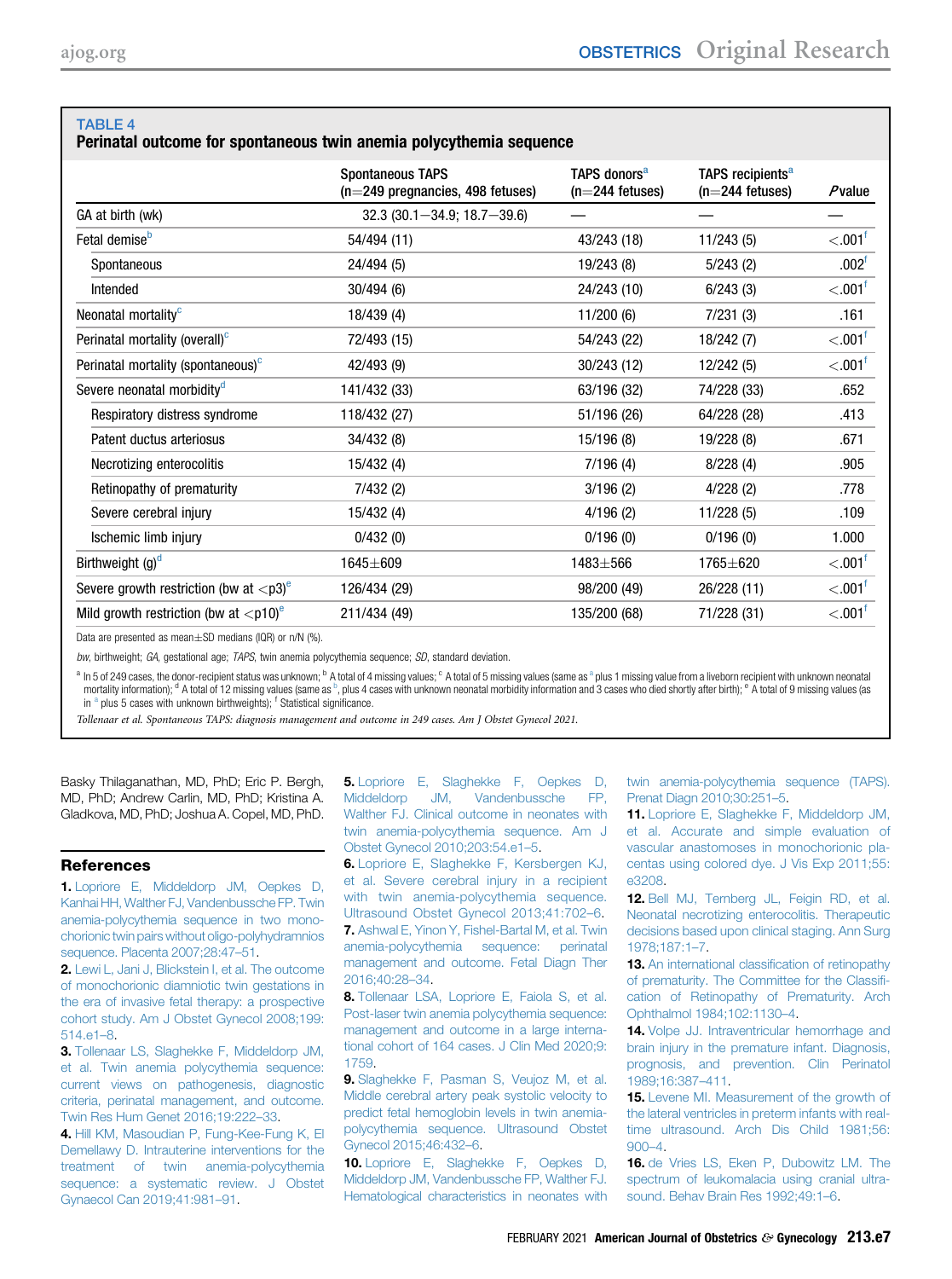<span id="page-7-0"></span>17. [Hoftiezer L, Hof MHP, Dijs-Elsinga J,](http://refhub.elsevier.com/S0002-9378(20)30773-0/sref17) [Hogeveen M, Hukkelhoven CWPM, van](http://refhub.elsevier.com/S0002-9378(20)30773-0/sref17) [Lingen RA. From population reference to national](http://refhub.elsevier.com/S0002-9378(20)30773-0/sref17) [standard: new and improved birthweight charts.](http://refhub.elsevier.com/S0002-9378(20)30773-0/sref17) [Am J Obstet Gynecol 2019;220:383.e1](http://refhub.elsevier.com/S0002-9378(20)30773-0/sref17)–17.

<span id="page-7-1"></span>18. [Slaghekke F, Kist WJ, Oepkes D, et al. Twin](http://refhub.elsevier.com/S0002-9378(20)30773-0/sref18) [anemia-polycythemia sequence: diagnostic](http://refhub.elsevier.com/S0002-9378(20)30773-0/sref18) criteria, classifi[cation, perinatal management and](http://refhub.elsevier.com/S0002-9378(20)30773-0/sref18) [outcome. Fetal Diagn Ther 2010;27:181](http://refhub.elsevier.com/S0002-9378(20)30773-0/sref18)–90.

<span id="page-7-2"></span>19. [Tollenaar LSA, Lopriore E, Slaghekke F,](http://refhub.elsevier.com/S0002-9378(20)30773-0/sref19) [et al. High risk of long-term impairment in donor](http://refhub.elsevier.com/S0002-9378(20)30773-0/sref19) [twins with spontaneous twin anemia poly](http://refhub.elsevier.com/S0002-9378(20)30773-0/sref19)[cythemia sequence. Ultrasound Obstet Gynecol](http://refhub.elsevier.com/S0002-9378(20)30773-0/sref19) [2020;5:39](http://refhub.elsevier.com/S0002-9378(20)30773-0/sref19)–46.

<span id="page-7-3"></span>20. [Tollenaar LSA, Slaghekke F, Lewi L, et al.](http://refhub.elsevier.com/S0002-9378(20)30773-0/sref20) [Treatment and outcome in 370 cases with](http://refhub.elsevier.com/S0002-9378(20)30773-0/sref20) [spontaneous and post-laser twin anemia poly](http://refhub.elsevier.com/S0002-9378(20)30773-0/sref20)[cythemia sequence managed in 17 different fetal](http://refhub.elsevier.com/S0002-9378(20)30773-0/sref20) [therapy centers. Ultrasound Obstet Gynecol](http://refhub.elsevier.com/S0002-9378(20)30773-0/sref20) [2020 \[Epub ahead of print\]](http://refhub.elsevier.com/S0002-9378(20)30773-0/sref20).

<span id="page-7-4"></span>21. [van Meir H, Slaghekke F, Lopriore E, van](http://refhub.elsevier.com/S0002-9378(20)30773-0/sref21) [Wijngaarden WJ. Arterio-arterial anastomoses](http://refhub.elsevier.com/S0002-9378(20)30773-0/sref21) [do not prevent the development of twin anemia](http://refhub.elsevier.com/S0002-9378(20)30773-0/sref21)[polycythemia sequence. Placenta 2010;31:](http://refhub.elsevier.com/S0002-9378(20)30773-0/sref21) [163](http://refhub.elsevier.com/S0002-9378(20)30773-0/sref21)–5.

<span id="page-7-5"></span>22. [de Villiers SF, Slaghekke F, Middeldorp JM,](http://refhub.elsevier.com/S0002-9378(20)30773-0/sref22) [Walther FJ, Oepkes D, Lopriore E. Placental](http://refhub.elsevier.com/S0002-9378(20)30773-0/sref22) [characteristics in monochorionic twins with](http://refhub.elsevier.com/S0002-9378(20)30773-0/sref22) [spontaneous versus post-laser twin anemia](http://refhub.elsevier.com/S0002-9378(20)30773-0/sref22)[polycythemia sequence. Placenta 2013;34:](http://refhub.elsevier.com/S0002-9378(20)30773-0/sref22) [456](http://refhub.elsevier.com/S0002-9378(20)30773-0/sref22)–9.

<span id="page-7-6"></span>23. [Lopriore E, Hecher K, Vandenbussche FP,](http://refhub.elsevier.com/S0002-9378(20)30773-0/sref23) [van den Wijngaard JP, Klumper FJ, Oepkes D.](http://refhub.elsevier.com/S0002-9378(20)30773-0/sref23) [Fetoscopic laser treatment of twin-to-twin](http://refhub.elsevier.com/S0002-9378(20)30773-0/sref23) [transfusion syndrome followed by severe twin](http://refhub.elsevier.com/S0002-9378(20)30773-0/sref23) [anemia-polycythemia sequence with sponta](http://refhub.elsevier.com/S0002-9378(20)30773-0/sref23)[neous resolution. Am J Obstet Gynecol](http://refhub.elsevier.com/S0002-9378(20)30773-0/sref23) [2008;198:e4](http://refhub.elsevier.com/S0002-9378(20)30773-0/sref23)–7.

<span id="page-7-7"></span>24. [Lewi L, Jani J, Cannie M, et al. Intertwin](http://refhub.elsevier.com/S0002-9378(20)30773-0/sref24) [anastomoses in monochorionic placentas after](http://refhub.elsevier.com/S0002-9378(20)30773-0/sref24) [fetoscopic laser coagulation for twin-to-twin](http://refhub.elsevier.com/S0002-9378(20)30773-0/sref24) [transfusion syndrome: is there more than meets](http://refhub.elsevier.com/S0002-9378(20)30773-0/sref24) [the eye? Am J Obstet Gynecol 2006;194:790](http://refhub.elsevier.com/S0002-9378(20)30773-0/sref24)–5. 25. [Zhao DP, Dang Q, Haak MC, et al.](http://refhub.elsevier.com/S0002-9378(20)30773-0/sref25) 'Superficial' [anastomoses in monochorionic placentas](http://refhub.elsevier.com/S0002-9378(20)30773-0/sref25) are not always superfi[cial. Placenta 2015;36:](http://refhub.elsevier.com/S0002-9378(20)30773-0/sref25) [1059](http://refhub.elsevier.com/S0002-9378(20)30773-0/sref25)–61.

<span id="page-7-9"></span><span id="page-7-8"></span>26. [Khalil A, Rodgers M, Baschat A, et al. ISUOG](http://refhub.elsevier.com/S0002-9378(20)30773-0/sref26) [Practice Guidelines: role of ultrasound in twin](http://refhub.elsevier.com/S0002-9378(20)30773-0/sref26) [pregnancy. Ultrasound Obstet Gynecol](http://refhub.elsevier.com/S0002-9378(20)30773-0/sref26) [2016;47:247](http://refhub.elsevier.com/S0002-9378(20)30773-0/sref26)–63.

<span id="page-7-10"></span>27. [Society for Maternal-Fetal Medicine,](http://refhub.elsevier.com/S0002-9378(20)30773-0/sref27) [Simpson LL. Twin-twin transfusion syndrome.](http://refhub.elsevier.com/S0002-9378(20)30773-0/sref27) [Am J Obstet Gynecol 2013;208:3](http://refhub.elsevier.com/S0002-9378(20)30773-0/sref27)–18.

<span id="page-7-11"></span>28. The TAPS Trial - Fetoscopic Laser Surgery for Twin Anemia Polycythemia Sequence. Available at: [https://clinicaltrials.gov/ct2/show/](https://clinicaltrials.gov/ct2/show/NCT04432168) [NCT04432168](https://clinicaltrials.gov/ct2/show/NCT04432168) Accessed August 25, 2020.

#### Author and article information

From the Division of Fetal Therapy, Department of Obstetrics (Ms Tollenaar and Drs Slaghekke and Oepkes), and Division of Neonatology, Department of Pediatrics (Dr Lopriore), Leiden University Medical Center, Leiden, the Netherlands; Department of Obstetrics and Gynecology, University Hospitals Leuven, Leuven, Belgium (Dr Lewi); Department of Obstetrics and Maternal-Fetal Medicine, Hôpital Necker-Enfants Malades, AP-HP, Paris, France (Dr Colmant); Fetal Therapy Unit "U. Nicolini," Vittore Buzzi Children's Hospital, University of Milan, Milan, Italy (Dr Lanna); Department of Obstetrics and Gynecology, Strasbourg University Hospital, Strasbourg Cedex, France (Dr Weingertner); Fetal Medicine Unit, Ontario Fetal Centre, Mount Sinai Hospital, University of Toronto, Canada (Dr Ryan); Maternal-Fetal Medicine Unit, Department of Obstetrics, Vall d'Hebron University Hospital, Barcelona, Spain (Dr Arévalo); Division of Obstetrics and Maternal-Fetal Medicine, Department of Obstetrics and Gynecology, Medical University of Graz, Graz, Austria (Dr Klaritsch); Department of Obstetrics and Fetal Medicine, University Medical Center Hamburg-Eppendorf, Hamburg, Germany (Dr Tavares de Sousa); Fetal Medicine Unit, Department of Obstetrics and Gynaecology, St George's University Hospitals National Health Service Foundation Trust, London, United Kingdom (Dr Khalil); Department of Obstetrics, The Fetal Center, Children's Memorial Hermann Hospital, Department of Obstetrics, Gynecology, and Reproductive Sciences, McGovern Medical School, University of Texas Health Science Center, Houston, TX (Dr Papanna); Department of Maternal Fetal Medicine, Mater Mothers' Hospital Brisbane, South Brisbane, Queensland, Australia (Dr Gardener); Department of Obstetrics and Gynecology, University Hospital Brugmann, Université Libre de Bruxelles, Brussels, Belgium (Dr Bevilacqua); Academician V.I. Kulakov Research Center of Obstetrics, Gynecology, and Perinatology, Ministry of Health of the Russian Federation, Moscow, Russia (Dr Kostyukov); Department of

Obstetrics, Gynecology, and Reproductive Sciences, Yale School of Medicine, New Haven, CT (Dr Bahtiyar); Fetal Medicine Centre, Birmingham Women's and Children's National Health Service Foundation Trust, University of Birmingham, Birmingham, United Kingdom (Dr Kilby); and Center for Fetal Medicine, Karolinska University Hospital, Stockholm, Sweden (Dr Tiblad).

Received April 10, 2020; revised June 26, 2020; accepted July 22, 2020.

Contributor affiliations: From the Division of Fetal Therapy, Department of Obstetrics (Drs Middeldorp, Haak, Klumper, and Akkermans), Leiden University Medical Center, Leiden, the Netherlands; Department of Obstetrics and Gynecology, University Hospitals Leuven, Leuven, Belgium (Dr Couck); Department of Obstetrics and Maternal-Fetal Medicine, Hôpital Necker-Enfants Malades, AP-HP, Paris, France (Dr Ville); Fetal Therapy Unit "U. Nicolini," Vittore Buzzi Children's Hospital, University of Milan, Milan, Italy (Dr Casati); Department of Obstetrics and Gynecology, Strasbourg University Hospital, Strasbourg Cedex, France (Dr Favre); Fetal Medicine Unit, Department of Obstetrics and Gynecology, Mount Sinai Hospital, University of Toronto, Toronto, Canada (Dr Hobson); Maternal-Fetal Medicine Unit, Department of Obstetrics, Vall d'Hebron University Hospital, Barcelona, Spain (Dr Rodo); Division of Obstetrics and Maternal-Fetal Medicine, Department of Obstetrics and Gynecology, Medical University of Graz, Graz, Austria (Dr Greimel); Department of Obstetrics and Fetal Medicine, University Medical Center Hamburg-Eppendorf, Hamburg, Germany (Dr Hecher); Fetal Medicine Unit, Department of Obstetrics and Gynaecology, St George's University Hospitals National Health Service Foundation Trust, London, United Kingdom (Dr Thilaganathan); Department of Obstetrics, the Fetal Center, Children's Memorial Hermann Hospital, Department of Obstetrics, Gynecology, and Reproductive Sciences, McGovern Medical School, University of Texas Health Science Center, Houston, TX (Dr Bergh); Department of Obstetrics and Gynecology, University Hospital Brugmann, Université Libre de Bruxelles, Brussels, Belgium (Dr Carlin); Academician V.I. Kulakov Research Center of Obstetrics, Gynecology, and Perinatology, Ministry of Health of the Russian Federation, Moscow, Russia (Dr Gladkova); Department of Obstetrics, Gynecology, and Reproductive Sciences, Yale School of Medicine, New Haven, CT (Dr Copel).

The authors report no conflict of interest.

Corresponding author: Lisanne S.A. Tollenaar, BSc. [l.s.a.tollenaar@lumc.nl](mailto:l.s.a.tollenaar@lumc.nl)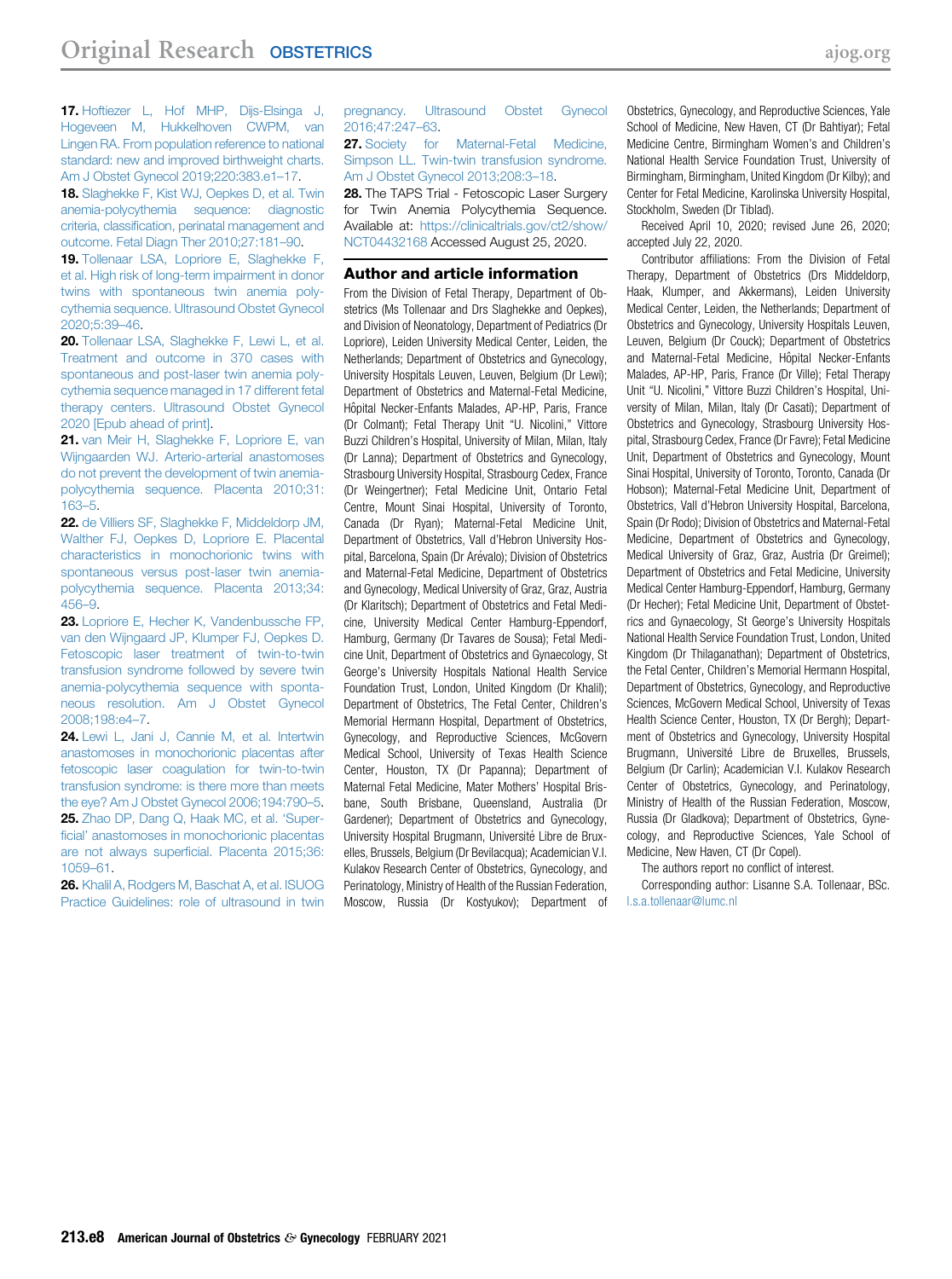# <span id="page-8-0"></span>SUPPLEMENTAL TABLE 1

# Spontaneous TAPS cases per center

| Center                                                                                                                                                  | Country                         | Spontaneous TAPS cases |
|---------------------------------------------------------------------------------------------------------------------------------------------------------|---------------------------------|------------------------|
| Leiden University Medical Center                                                                                                                        | The Netherlands                 | 70                     |
| Leuven University Hospital                                                                                                                              | Belgium                         | 30                     |
| Necker-Enfants Malades Hospital, Paris                                                                                                                  | France                          | 23                     |
| Hospital Universitari Vall d'Hebron, Barcelona                                                                                                          | Spain                           | 16                     |
| University Medical Center Hamburg-Eppendorf                                                                                                             | Germany                         | 15                     |
| Center Medico-Chirurgical Obstetrical, Strasbourg                                                                                                       | France                          | 13                     |
| Medical University of Graz                                                                                                                              | Austria                         | 13                     |
| Ontario Fetal Centre, Mount Sinai Hospital, University<br>of Toronto, Canada                                                                            | Canada                          | 12                     |
| Children's Hospital V. Buzzi, Milan                                                                                                                     | Italy                           | 11                     |
| University of Texas McGovern Medical School at<br>Houston                                                                                               | <b>United States of America</b> | 10                     |
| Saint George's Hospital, London                                                                                                                         | <b>United Kingdom</b>           | 9                      |
| Mater Hospital, Brisbane                                                                                                                                | Australia                       | 8                      |
| <b>Brugmann University Hospital</b>                                                                                                                     | <b>Belgium</b>                  | 7                      |
| Yale New Haven Hospital                                                                                                                                 | <b>United States of America</b> | 6                      |
| Karolinska University Hospital, Stockholm                                                                                                               | Sweden                          | 3                      |
| V.I. Kulakov National Medical Research Center of<br>Obstetrics, Gynecology, and Perinatology, Moscow                                                    | Russia                          | $\overline{c}$         |
| Birmingham Women's and Children's NHS Foundation<br>Trust                                                                                               | <b>United Kingdom</b>           | $\mathbf{1}$           |
| TAPS, twin anemia polycythemia sequence.<br>Tollenaar et al. Spontaneous TAPS: diagnosis management and outcome in 249 cases. Am J Obstet Gynecol 2021. |                                 |                        |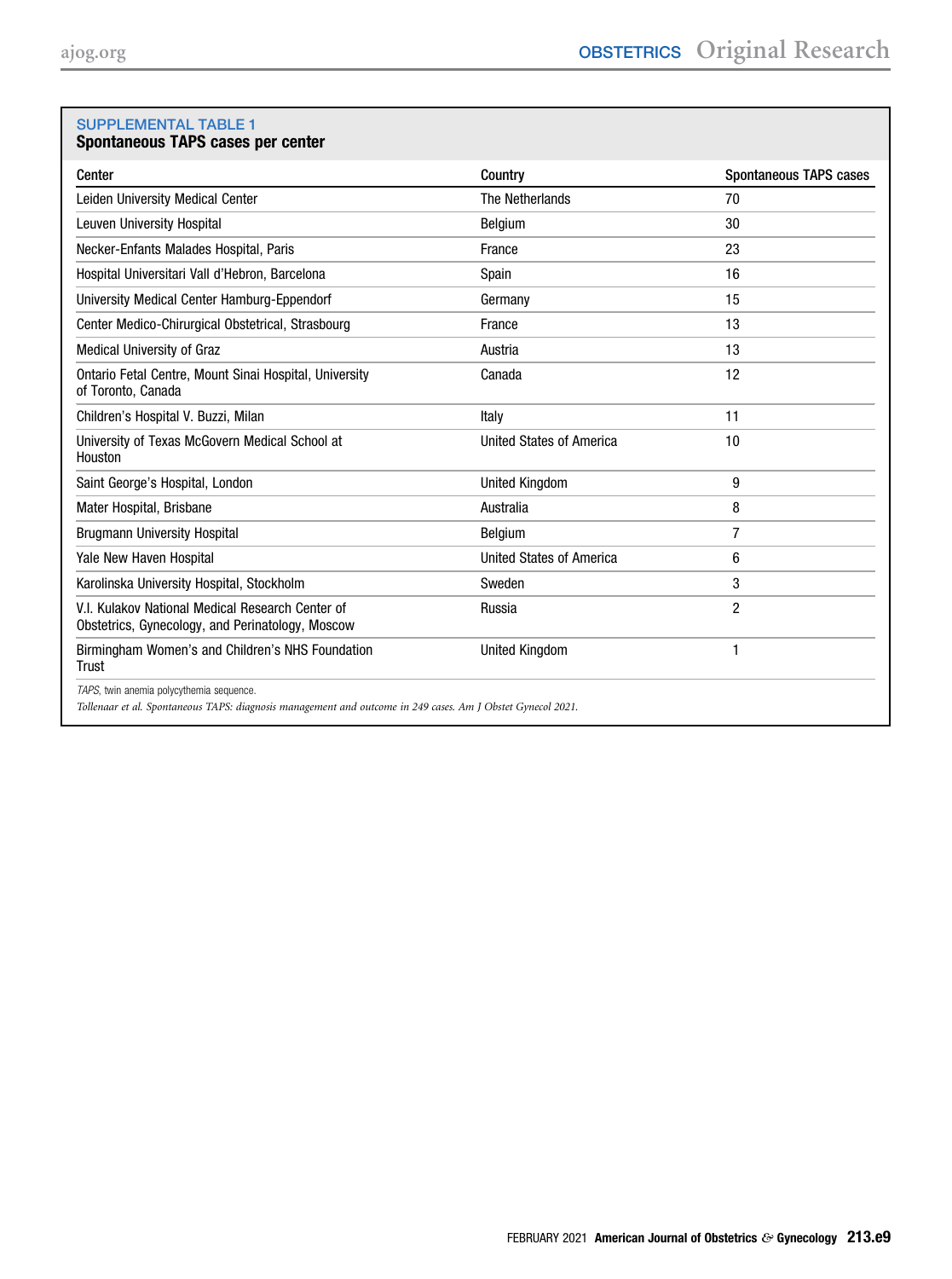# SUPPLEMENTAL TABLE 2

# Univariable and multivariable risk analysis for spontaneous perinatal mortality in spontaneous twin anemia polycythemia sequence

<span id="page-9-0"></span>

|                             | Death <sup>a</sup> | Alive <sup>a</sup> | Univariable analysis                             |      |                       | Multivariable <sup>a</sup> analysis |           |                     |
|-----------------------------|--------------------|--------------------|--------------------------------------------------|------|-----------------------|-------------------------------------|-----------|---------------------|
|                             | $(n=42/463)$       | $(n=421/463)$      | OR (95% CI)                                      | SE   | Pvalue                | OR (95% CI)                         | <b>SE</b> | Pvalue              |
| GA at diagnosis of TAPS     | $22.7 + 4.8$       | $24.7 + 5.4$       | $0.9(0.8-1.0)$                                   | 0.05 | .124                  |                                     |           |                     |
| Antenatal TAPS stage        |                    |                    |                                                  |      |                       |                                     |           |                     |
|                             | 2/126(2)           | 124/126 (98)       | $\overline{\phantom{a}}^{\phantom{a}\mathsf{b}}$ |      |                       |                                     |           |                     |
| $\overline{2}$              | 17/162 (11)        | 145/162 (89)       | $7.2(1.5 - 32.2)$                                | 0.8  | .009 <sup>e</sup>     | $6.3(1.4 - 27.8)$                   | 0.8       | .016 <sup>e</sup>   |
| 3                           | 14/91 (15)         | 77/91 (85)         | $11.3(2.5 - 50.5)$                               | 0.8  | .002 <sup>e</sup>     | $9.6(2.1 - 45.5)$                   | 0.8       | .005 <sup>e</sup>   |
| 4                           | 8/15(35)           | 18/15 (65)         | $32.5(5.7 - 186.7)$                              | 0.9  | < 0.01e               | $20.9(3.0 - 146.4)$                 | 1.0       | .002 <sup>e</sup>   |
| Recipient <sup>c</sup>      | 12/236 (5)         | 224/236 (95)       | $\equiv$ b                                       |      |                       |                                     |           |                     |
| Donor <sup>c</sup>          | 30/219 (14)        | 189/219 (86)       | $3.0(1.7 - 5.4)$                                 | 0.3  | $< 0.01^e$            | $3.8(1.9 - 7.5)$                    | 0.3       | < 0.01 <sup>e</sup> |
| Antenatal therapy           |                    |                    |                                                  |      |                       |                                     |           |                     |
| Expectant management        | 12/101 (10)        | 89/101 (88)        | $\overline{\phantom{a}}^{\phantom{a}\mathsf{b}}$ |      |                       |                                     |           |                     |
| Delivery                    | 5/68(7)            | 63/68 (93)         | $0.6(0.2-1.8)$                                   | 0.6  | .334                  |                                     |           |                     |
| IUT $(\pm$ PET)             | 2/52(4)            | 50/52 (96)         | $0.3(0.1-1.4)$                                   | 0.9  | .118                  |                                     |           |                     |
| Laser surgery               | 21/163 (13)        | 142/163 (87)       | $1.1(0.5-2.5)$                                   | 0.4  | .865                  |                                     |           |                     |
| Selective feticide (cotwin) | 2/17(11)           | 17/19 (89)         | $0.9(0.2 - 4.3)$                                 | 0.8  | .855                  |                                     |           |                     |
| GA at birth                 | $29.5 + 4.7$       | $32.6 \pm 2.9$     | $0.8(0.7-0.9)$                                   | 0.1  | $< 0.01$ <sup>e</sup> | $0.8(0.7-0.9)$                      | 0.1       | .001 <sup>e</sup>   |

Values are odds ratios (OR) (95% confidence intervals [CIs]), standard error (SE), and P value.

GA, gestational age; IUT, intrauterine transfusion; PET, partial exchange transfusion; SNM, severe neonatal morbidity; TAPS, twin anemia polycythemia sequence.

<span id="page-9-2"></span><span id="page-9-1"></span>a A total of 30 cases were excluded as mortality occurred in context of selective feticide or termination of pregnancy, from the 648 cases 5 cases have missing values; <sup>b</sup> Set as a reference; <sup>c</sup> In 5 cases, donor-recipien donor status, and GA at birth were not correlated (antenatal TAPS stage and donor status [R<0.000;  $P=998$ ], antenatal TAPS stage and GA at birth [R<0.001;  $P=1.000$ ], and GA at birth and donor status [R<0.000;  $P=997$ ]), multivariable analysis; <sup>e</sup> Statistical significance.

Tollenaar et al. Spontaneous TAPS: diagnosis managemen<sup>t</sup> and outcome in <sup>249</sup> cases. Am J Obstet Gynecol 2021.